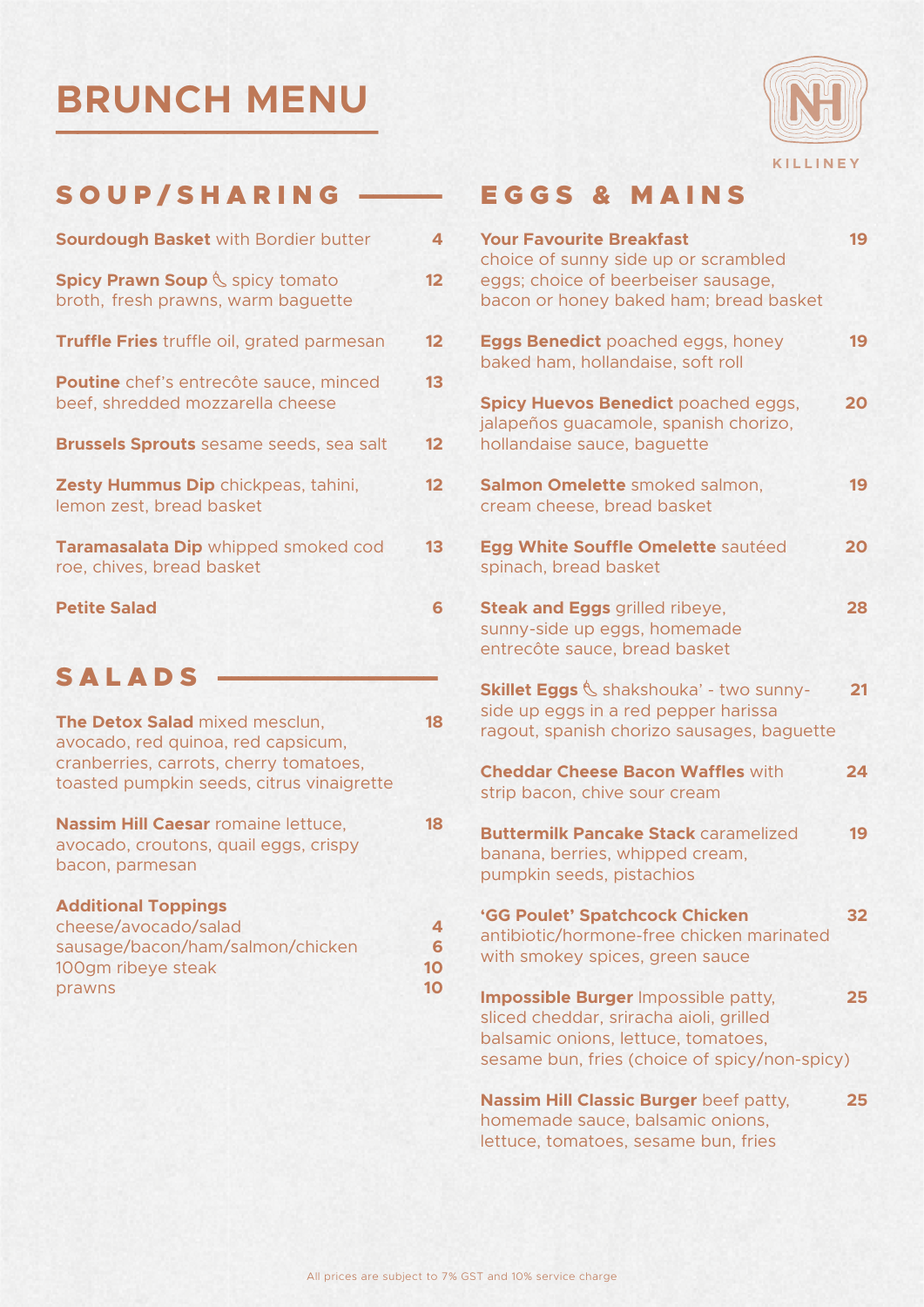# **BRUNCH MENU \_\_\_\_\_\_\_\_\_\_\_\_\_\_\_**



# PASTAS/PIZZA -

| Chilli Crab Pasta & jumbo lump crab meat, spicy and tangy chili crab sauce, linguine  | 18/26 |
|---------------------------------------------------------------------------------------|-------|
| Pesto Linguine arugula spinach pesto, grilled asparagus, cherry tomatoes, feta cheese | 16/22 |
| <b>Prawn Aglio e Olio &amp;</b> chili padi, fresh basil, cherry tomatoes, linguine    | 18/26 |
| Potato Gnocchi creamed spinach sauce, mushrooms, chives, brussel sprouts              | 19    |
| Personal Truffle Pizza truffle paste, quail eggs, chives                              | 15    |

### SANDWICHES -

| Hot Reuben corned beef, melted emmental, sauerkraut, onions, russian dressing, sourdough                 | $22 \overline{ }$ |
|----------------------------------------------------------------------------------------------------------|-------------------|
| Truffle Portobello Panini portobello mushrooms, truffle paste, mozzarella, truffle oil                   | 18                |
| Chicken Pesto Panini grilled cajun chicken, tomato, spinach, jalapeño cream cheese                       | 18                |
| Cheese Crust Grilled Steak Sandwich sliced ribeye, caramelized onions, gherkin dijon aioli,<br>sourdough | 25 <sub>1</sub>   |
| Ham & Cheese Sourdough honey baked ham, emmental, lettuce, tomato                                        | 18.               |

## D E S S E R T S & B A K E R Y

| <b>Banana Chocolate Waffles</b> fresh bananas, whipped cream, toasted almonds drizzled with<br>chocolate sauce and a scoop of vanilla ice cream | 22                          |
|-------------------------------------------------------------------------------------------------------------------------------------------------|-----------------------------|
| <b>Cake of the day</b> please enguire with your server today's specials                                                                         | 10 <sup>°</sup>             |
| Apple Crostata apples baked with almond frangipane in a flaky rye pastry, vanilla ice-cream                                                     | 12 <sup>°</sup>             |
| <b>Chocolate Brownie</b> with ice cream                                                                                                         | 8                           |
| <b>Plain Croissant</b><br><b>Almond Croissant</b>                                                                                               | 3.8<br>4.5                  |
| <b>Brioche Donut kaya or chocolate</b>                                                                                                          | 3.8/pc                      |
| <b>Buttermilk Scone</b> with homemade blueberry compote and cream                                                                               | 3.8/pc                      |
| <b>Chocolate Chunk Cookies</b>                                                                                                                  | $1.9$ /pc<br>11 /box of $6$ |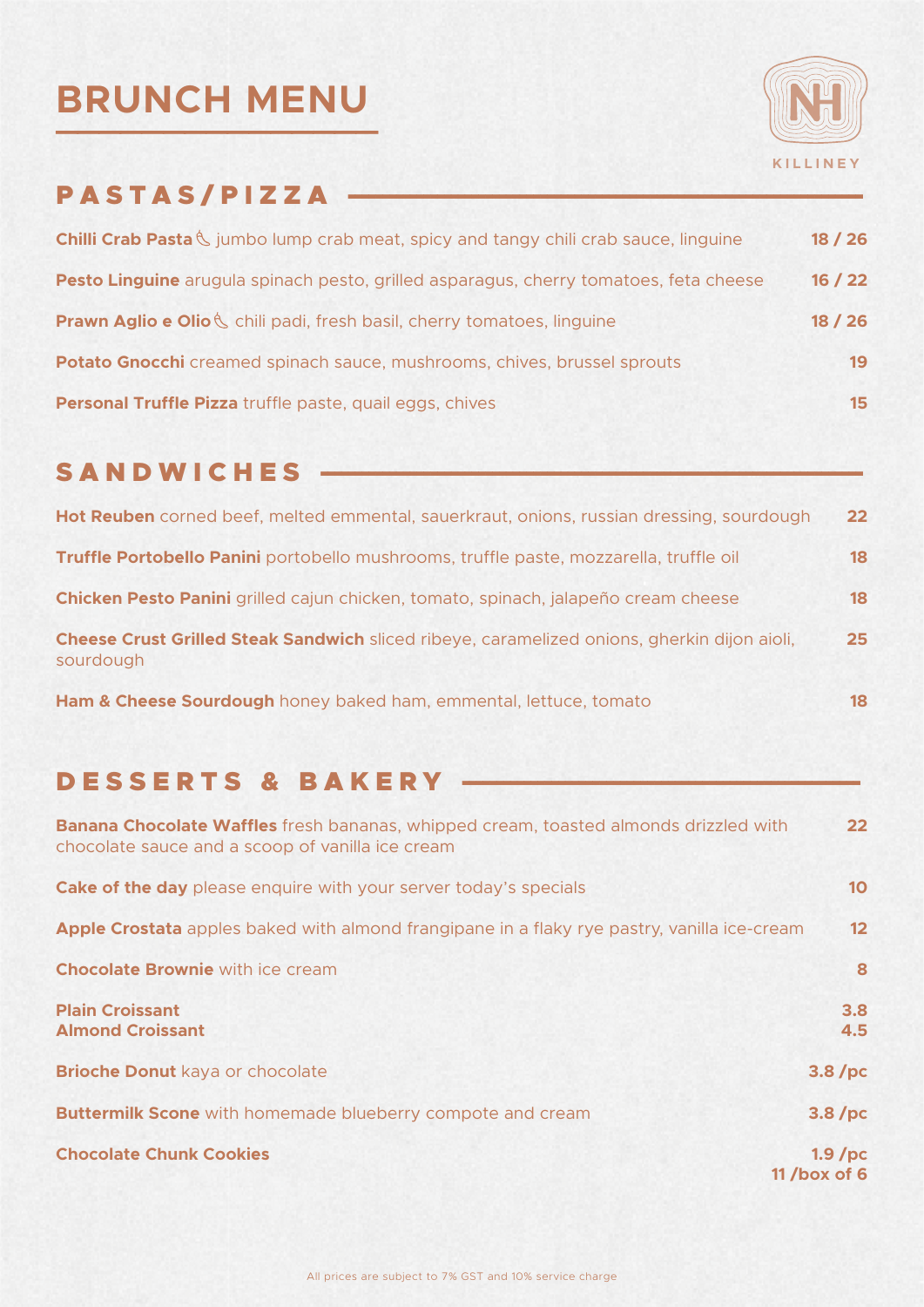# **BEVERAGE MENU \_\_\_\_\_\_\_\_\_\_\_\_\_\_\_\_\_**



#### $CO$  F F E E  $-$

Liberty Coffee Carbon Blend: a full bodied coffee with a dark cocao base note

| <b>Espresso</b>      | 5    |
|----------------------|------|
| <b>Americano</b>     | 5    |
| <b>Macchiato</b>     | 5    |
| <b>Flat White</b>    | 6    |
| <b>Cappuccino</b>    | 6    |
| Latte                | 6    |
| <b>Piccolo</b>       | 6    |
| <b>Cafe Mocha</b>    | 7    |
| <b>Hot Chocolate</b> | 6    |
| <b>Iced option</b>   | $+1$ |
| Eytra Chat           | ⊥າ   |

| <b>ICEN OPTIOII</b>            |                   |
|--------------------------------|-------------------|
| <b>Extra Shot</b>              | $+2$              |
| <b>Substitute for Oat Milk</b> | $^{\mathrm {+1}}$ |

#### $T E A$

| <b>Gryphon Tea</b>                                                   | 6 |
|----------------------------------------------------------------------|---|
| British Breakfast / Earl Grey Lavender /<br><b>Lemon Ginger Mint</b> |   |

**Homemade Iced Tea 6**

## JUICE/KOMBUCHA -

| <b>Regular Juice</b>                    |   |
|-----------------------------------------|---|
| Cranberry / Orange / Pineapple / Lime / |   |
| Apple / Grapefruit / Tomato / Mango     |   |
| <b>Cold-Pressed Juice</b>               | 7 |
| Feel The Beet - beetroot, apple, carrot |   |

| <u>I COI IIIC DOOL NOOCHOOL, UNNIC, CUITOL</u>  |  |
|-------------------------------------------------|--|
| Perky Gingy - orange, carrot, ginger, tumeric   |  |
| Get Acai'ted - organic acai, lime, honey, apple |  |

| <b>Remedy Kombucha</b>            |  |
|-----------------------------------|--|
| Raspberry Lemonade / Ginger Lemon |  |

### WATER

| Acqua Panna Still 500mL/1L | 3/5 |
|----------------------------|-----|
| San Pellegrino 500mL/1L    | 3/5 |

#### D R A U G H T B E E R

| <b>Brooklyn Lager</b>           | 10 |
|---------------------------------|----|
| <b>Brooklyn Defender IPA</b>    | 10 |
| <b>Jing-A Worker's Pale Ale</b> | 10 |
| <b>Jing-A Mandarin Wheat</b>    | 10 |
| <b>Kronenbourg 1664 Lager</b>   | 10 |
| <b>Kronenbourg 1664 Blanc</b>   | 10 |
| <b>Carlsberg</b>                | 10 |
| <b>Connor's Stout</b>           | 10 |
| <b>Asahi Super Dry</b>          | 10 |
| <b>Asahi Super Dry Black</b>    | 10 |
| <b>Guinness</b>                 | 11 |
|                                 |    |

#### HOUSE WINE -

| <b>T'air D'oc Syrah</b>                                                  | 10/55   |
|--------------------------------------------------------------------------|---------|
| <b>T'air D'oc Sauvignon Blanc</b>                                        | 10 / 55 |
| <b>The Winery of Good Hope</b><br><b>Bush Vine Chenin Blanc</b>          | 10/55   |
| <b>The Winery of Good Hope</b><br><b>Oceanside Cab. Sauvignon Merlot</b> | 10/55   |
| <b>Alamos Chardonnay</b>                                                 | 10/55   |
| <b>Alamos Cabernet Sauvignon</b>                                         | 10/55   |

### BUBBLY

| <b>Bisol Belstar Prosecco</b> |  | 12/58 |  |
|-------------------------------|--|-------|--|
|-------------------------------|--|-------|--|

#### HOUSE SPIRITS

| <b>The Glenlivet 12yrs</b>         | 11 |
|------------------------------------|----|
| <b>The Famous Grouse</b>           | 11 |
| <b>Absolut Blue</b>                | 11 |
| <b>BOLS Vodka</b>                  | 11 |
| <b>Beefeater Gin</b>               | 11 |
| <b>Havana 3yrs</b>                 | 11 |
| <b>Martell V.S.O.P Red Barrels</b> | 11 |
| <b>Olmeca Reposado</b>             | 11 |

### OTHERS

| <b>Soda</b>                               |  |
|-------------------------------------------|--|
| Coke / Coke light / Sprite / Ginger ale / |  |
| Bitter lemon / Tonic / Soda Water         |  |